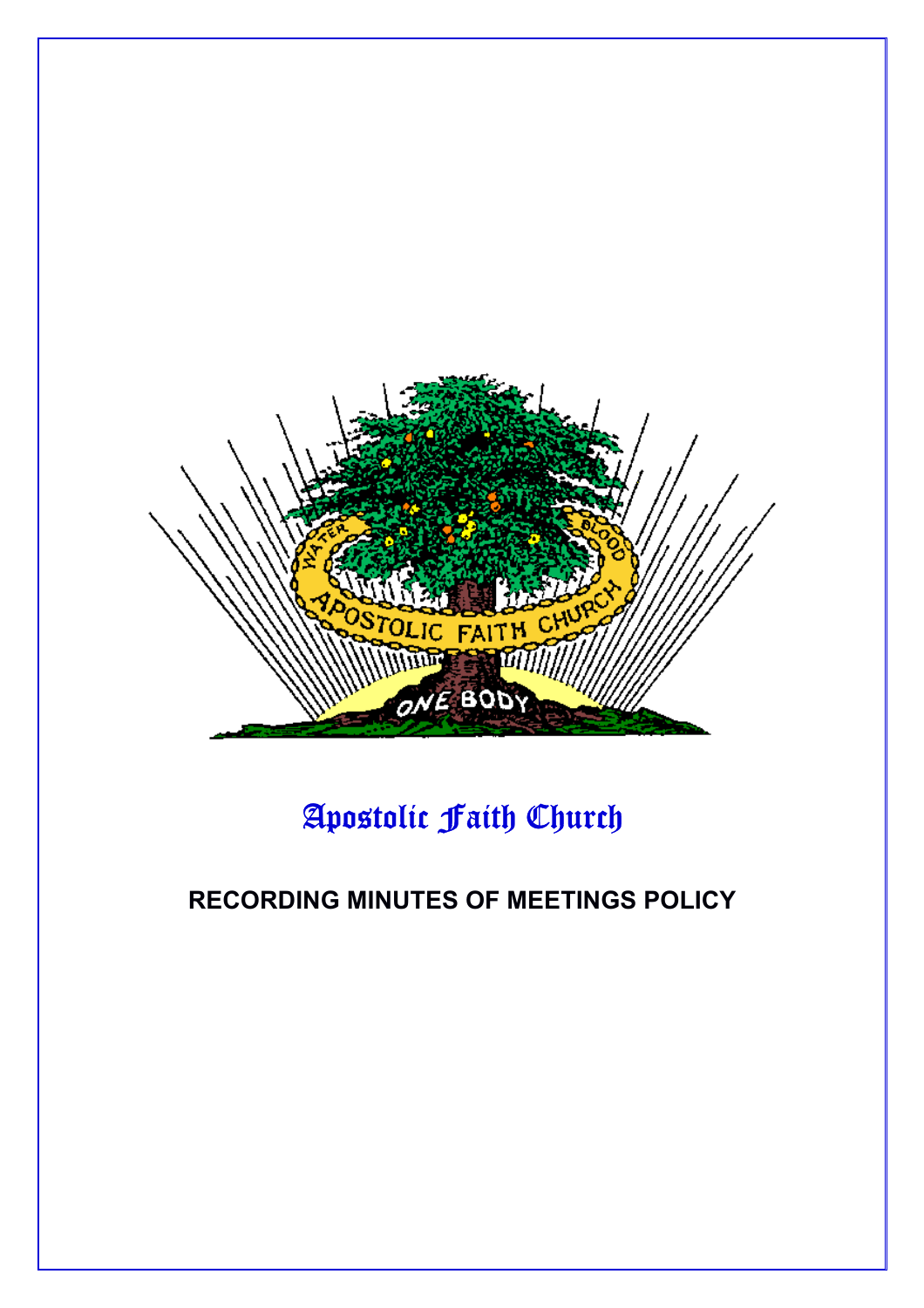

# **CONTENTS**

| 1.  |                                               |
|-----|-----------------------------------------------|
| 2.  |                                               |
| 3.  |                                               |
| 4.  |                                               |
| 5.  |                                               |
| 6.  |                                               |
| 7.  |                                               |
| 8.  |                                               |
| 9.  | Leaders' Responsibilities regarding Minutes 5 |
| 10. |                                               |
| 11. |                                               |
| 12. |                                               |
| 13. |                                               |
| 14. |                                               |
| 15. |                                               |
| 16. |                                               |
| 17. |                                               |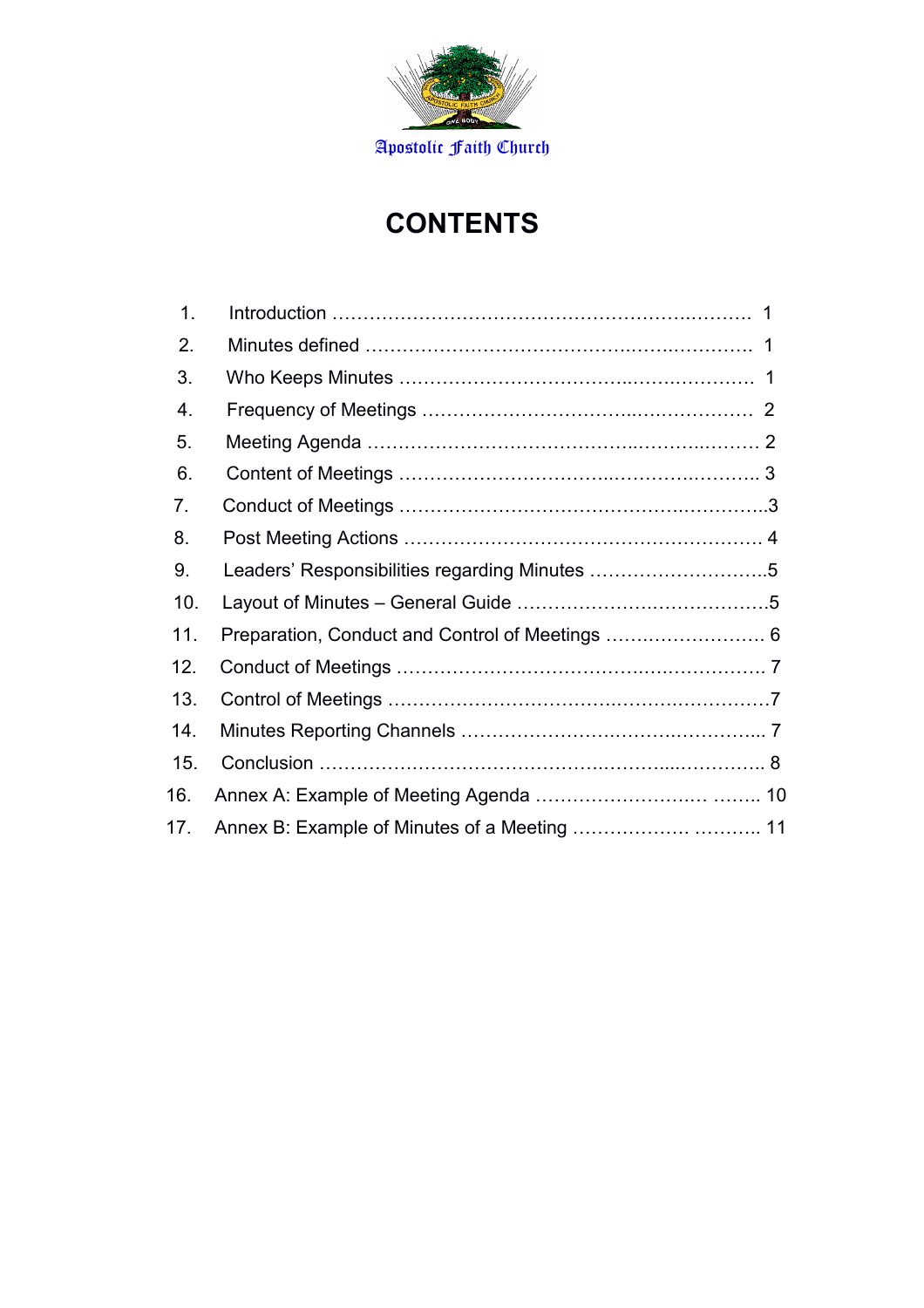

# **MINUTES OF MEETINGS POLICY**

#### **Introduction:**

1. Experience has shown that some churches are very much disorganised at record keeping, in many cases pastors or nominated chairpersons often feel it a waste of time keeping detailed written records of the small meetings held to discuss church business, or they simply have no capacity and do not know what to do. They rely on their memories to try and accurately recall discussions and recommendations made at their meetings. In many such cases, those allocated tasks and important issues that need to be dealt with are often not followed up and eventually forgotten about altogether over time. This is how some churches fail to be managed well, and begin falling into disrepair, as many essential tasks associated with its upkeep, maintenance; organisation and development are not allocated to individuals leaders or responsible members, and therefore cannot be properly supervised and followed up. In many cases, important administrative matters and other essential operations of the church are overlooked entirely as there are no historical or proper records to show what decisions were made at the meetings and who was actually delegated the responsibility for these tasks.

2. Without accurate records of those meetings held to discuss church business, noone can really be held accountable for the failure of the board of trustees, committee or presbytery for not dealing with essential business matters or properly supervising essential organisational tasks. However, it must be stressed that no-one can hide behind that excuse as the assigned branch and district pastors and particularly the Country Overseers will always be held accountable for the administration and state of the churches in their areas of responsibility. It is therefore essential that country overseers ensure that all pastors who hold meetings with trustees, committees, or presbyteries do keep accurate records known as the "Minutes of Meeting", and that copies of all such documents are forwarded to the district overseers and ultimately the Country Overseer, to use as tool for effective supervision, and for church records. Of course, in most cases all meeting attendees should be given a copy.

#### **Minutes Defined:**

3. Minutes of meetings are an official and permanent record of what meetings were actually about, and include the topics discussed, the conclusions reached and the allocation of tasks to various individuals. Minutes of meetings are a record of any meeting held to discuss church affairs, they provide a historical perspective of matters discussed, and the progress achieved, as well as provide the transparency and openness that is always required when dealing effectively with church business.

#### **Who Keeps Minutes:**

4. The delegated secretary of the particular board of trustees, committee or presbytery is responsible to the presiding pastor/overseer chairing any such body, for accurately recording the minutes of the meetings held and for maintaining the records of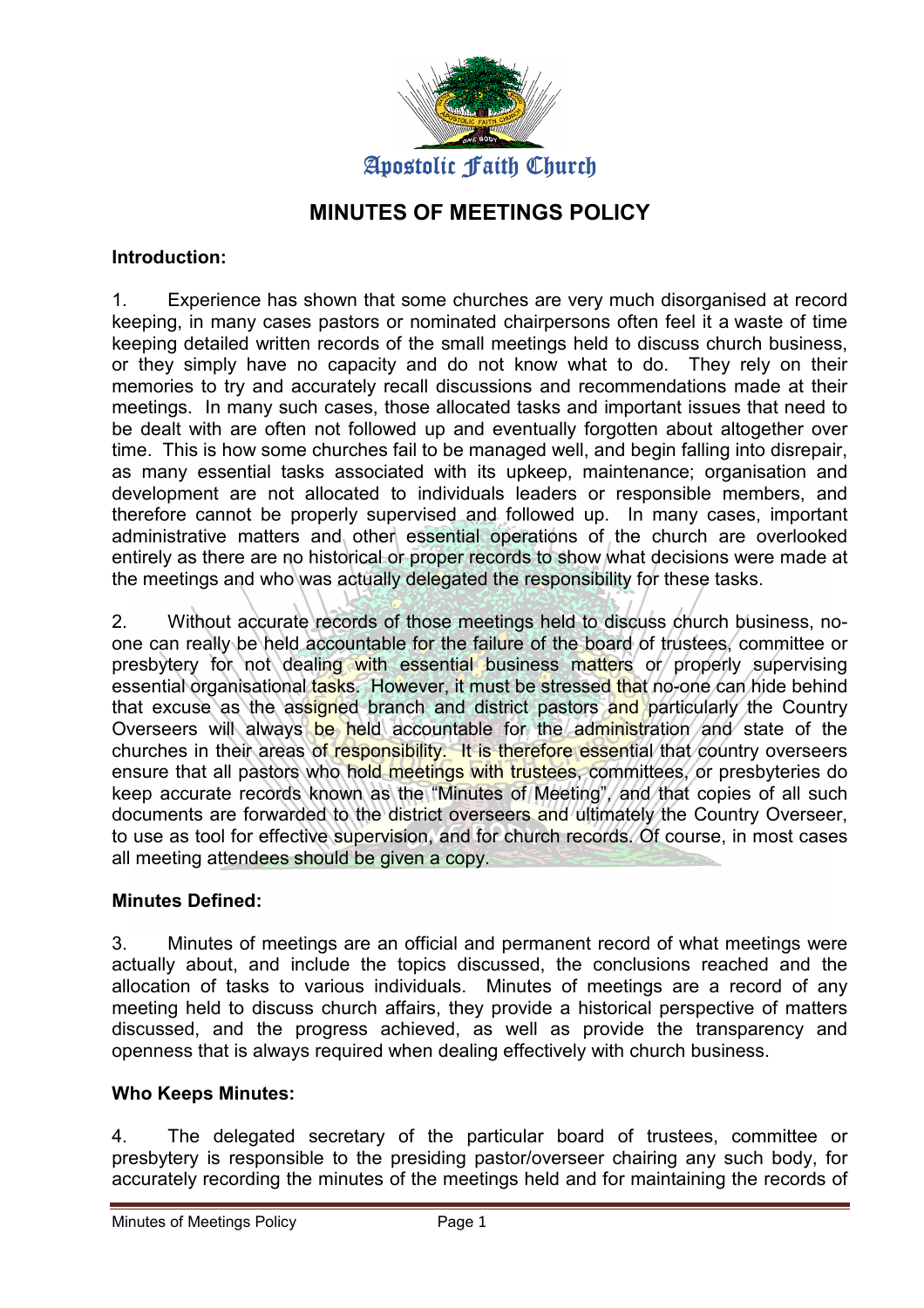each meeting. The secretary, in close cooperation with the responsible pastor who is chairman, takes the notes of the meeting and then prepares the minutes from the notes taken during the meeting.

5. Minutes of meetings must be recorded and maintained by those churches that hold any meeting with a body of people to discuss church business. That means that every branch of the church must hold regular meetings to discuss church business and activities. The entire meeting may also be recorded on a suitable voice recording device and the minutes then prepared on playing back the recorded version of the meeting. This will ensure a true and accurate record of the meeting is obtained for the record.

6. The secretary of each church board, committee or presbytery is responsible for ensuring all the relevant meeting documents, minute books and/or files are kept safe and are properly and accurately maintained. Once the minutes of the meeting have been finalized and all the signatures obtained, wherever possible, a copy of the minutes must be forwarded by email directly to the office of the district/country overseer. If the particular church does not have access to email then a hard copy of the minutes must be forwarded to the district/country overseer. All branches, Pastors and leaders are encouraged to have emails, mobile phones and WhatsApp connection to facilitate easy and quick communication.

# **Frequency of Meetings:**

7. The frequency of meetings held by churches in the branches of the districts of any country depends entirely on the church activities and the volume of business undertaken by the particular branch of the church. The recording of minutes is the only way to correctly record what the church/branch needs to have done, how it is to be done, who will do it and when it is to be completed.

The recommended frequency of meetings is as follows:

a. Church branches within a district at least one meeting per month,

b. District overseers should hold a minimum of one meeting per quarter, (every three months) and report quarterly to the Country Overseers, before their meetings are held.

c. Country Overseers, unless otherwise decided and advised, will hold a meeting every quarter to discuss church business affecting the entire country. The district overseers shall provide the country overseer with an overview of the performance of each of the churches in their particular district and this will be discussed at the Overseers board meeting.

d. The Regional Overseer should hold a meeting with all the Country Overseers every six months at a minimum, to discuss the performance of the church in each country. These meetings should be timed as much as possible to coincide with those various conferences scheduled in the countries within the region, and the main regional conferences.

#### **Meeting Agenda:**

8. The secretary, in close consultation with the chairman who shall be the relevant pastor in charge, or his delegated official, is responsible for preparing the agenda for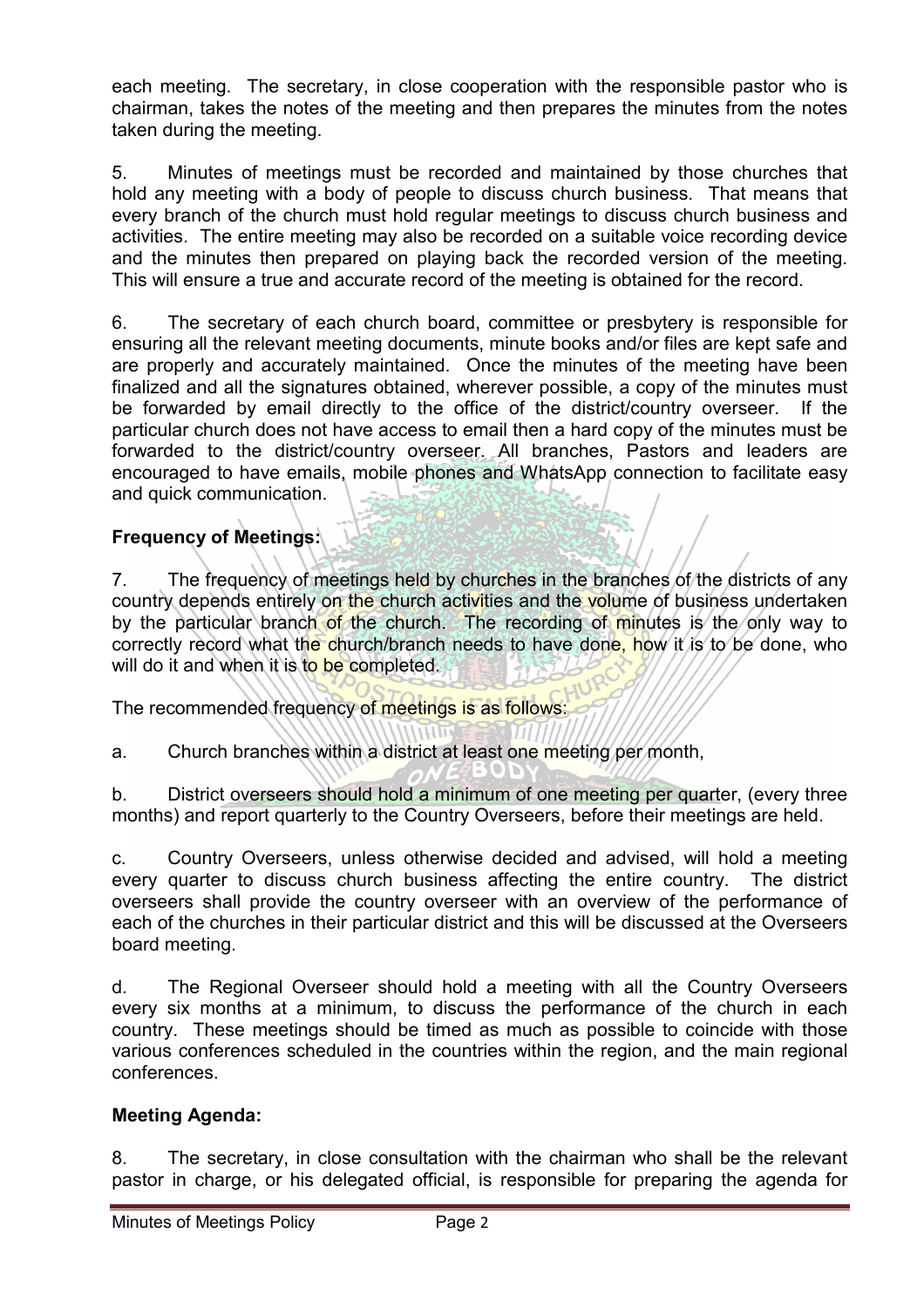upcoming meetings, whether it is a regular scheduled meeting or an extraordinary meeting called by the Pastor/Overseer. The agenda must be prepared well in advance of the meeting and once the agenda is approved by the chairman it must be circulated to all members. This gives each member time to prepare for the particular meeting and bring up whatever points they feel should be included for discussion and/or recommendations to be made at the upcoming meeting. An Example Meeting Agenda is at Annex A of this document.

### **Content of Meetings:**

9. While the content of every meeting will vary, there are nevertheless, certain matters that will be discussed almost at every regular meeting of the board of trustees, committee or presbytery. It is essential that the agenda is accepted at the meeting and then each subject outlined in the agenda is discussed by the members at the meeting. The chairman/chairperson is responsible for ensuring each matter is discussed and properly dealt with before moving on to the next agenda item. At every meeting held, there are some issues that must be regularly discussed in order to help the pastor or overseer manage church business. These matters will include the following:

- a. Previous meeting minutes adopted/approved and matters outstanding from last meeting discussed /corrected and finalized, which should then be signed by the chairman as an accurate record of the meeting;
- b. Financial matters: Income received/outgoings/accounts paid/savings;
- c. Reports from committees and/or subcommittees / sub-branches/ sections/ cell groups/ women/men's fellowship/ youth fellowship/ children's ministry etc.
- d. Reports on matters and assignments delegated to individual leaders/church officers
- e. Upcoming events: planning and preparation needs/ identifying focal persons/groups; financing methods/options
- f. Church growth and development: discipleship and evangelism/ outreach programs/ church equipment and materials/ property development plans etc.

*Note:* An example of Minutes of Meetings is at Annex B.

#### **Conduct of Meetings:**

10. The chairman/chairperson is responsible for ensuring the meeting is conducted in an orderly and civil manner. The chairman is responsible for ensuring the meeting sticks to the agreed agenda and all discussions remain on topic. The chairman works very closely with the secretary and ensures that the main points of any discussions/decisions made are captured accurately for the record. The chairman must always summarize clearly all decisions taken and reinforce those tasks or activities assigned to members, with the appropriate timelines for completion and then make sure that all these matters are recorded accurately in the meeting minutes by the secretary.

11. It is important that the minutes of the previous meeting are presented to all those who were present during that meeting for their final input and adoption. These minutes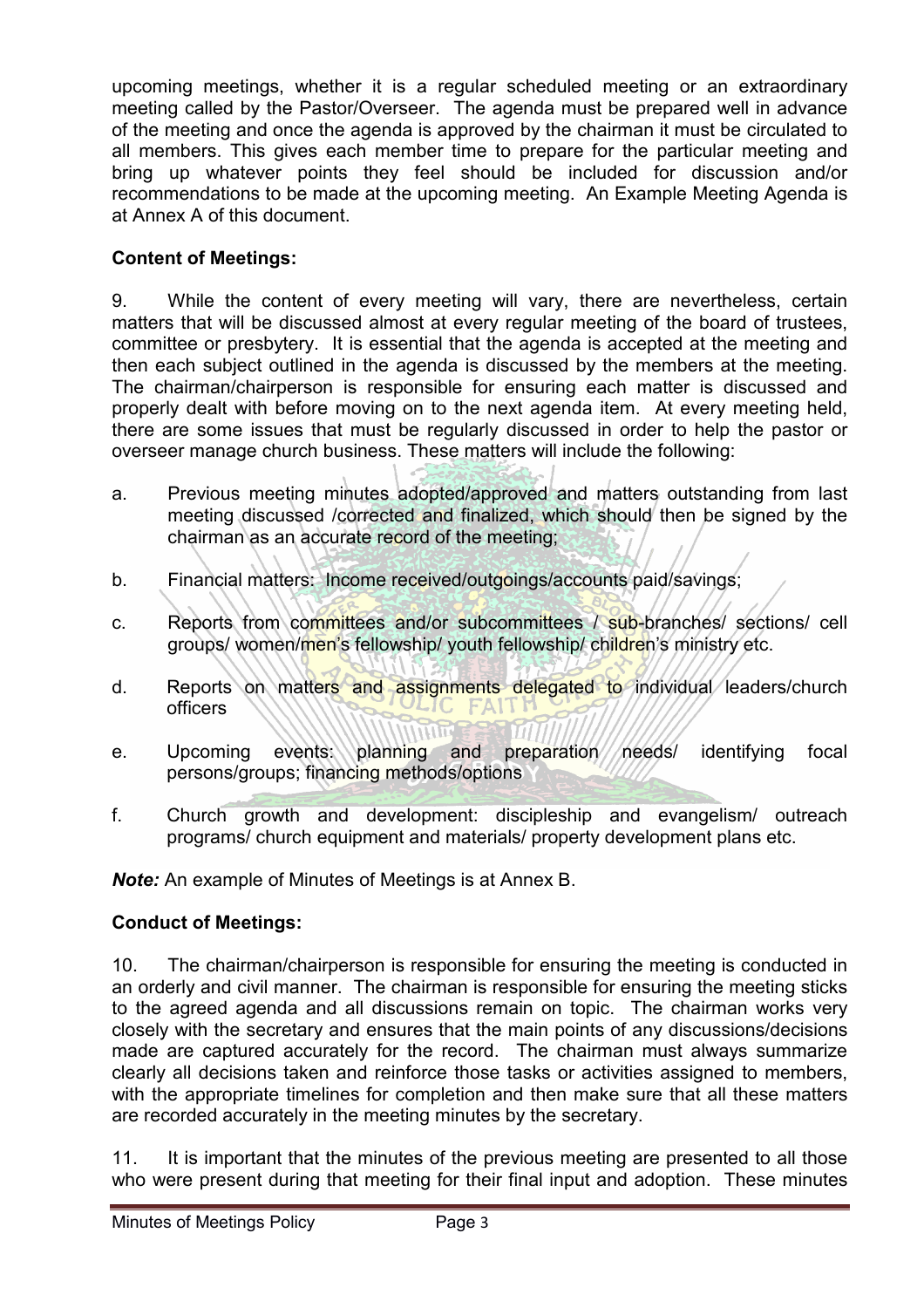are then included in the prepared meeting documents and kept as part of the official record.

#### **Post Meeting Actions:**

12. The secretary is responsible for preparing the draft of the minutes of the meeting as quickly as possible and circulating them to each member and requesting their direct input. Once the members have forwarded their inputs and the corrections or alterations have been made the secretary prepares the final copy of the minutes for presentation and adoption at the next meeting. Nevertheless, each member present at the meeting must have some input to ensure the minutes are accurate before they are endorsed as a true and accurate copy. Minutes of meetings must always be presented at the next scheduled meeting and approved by the committee as a true and accurate record of the meeting held on the date covered by the minutes. A Diagram Showing the Reporting Lines for Minutes of Meetings is at Annex C.

The Secretary further needs to prepare an **Action Sheet** showing a table listing all the assignments and matters delegated to leaders/members and names of the members/team leaders responsible for implementing the assignment and reporting back, with their contact number and email if necessary. In other words, the action sheet should show in summary what needs to be done, how it is to be done, who will do it and when it is to be completed. This is to ensure easy follow up by the committee and pastor responsible to make sure that the work is done and reported upon. This action sheet should be circulated to the members of the committee or special group that held the meeting and especially to the assigned/responsible members, chairperson and secretary. See example of an Action Sheet below.

| <b>Apostolic Faith Church</b><br>Emmanuel Branch Meeting held on 25th June 2018<br><b>Action Sheet</b> |                                                                                                                                                                                                                    |                                                                       |                                  |                                                                                                |  |  |  |
|--------------------------------------------------------------------------------------------------------|--------------------------------------------------------------------------------------------------------------------------------------------------------------------------------------------------------------------|-----------------------------------------------------------------------|----------------------------------|------------------------------------------------------------------------------------------------|--|--|--|
| Item                                                                                                   | <b>Activity to be Done</b>                                                                                                                                                                                         | <b>Responsible Person</b>                                             | To be done<br>by (Date)          | <b>Comments</b>                                                                                |  |  |  |
| 1.                                                                                                     | To conduct a visitation of all<br>members who have not come<br>to church in the last two weeks<br>and submit a report to Pastor<br>(Identify two Deacons to work<br>with on the visitation program)                | <b>Elder Marvin</b>                                                   | 5th July 2018                    | Report received<br>on 3rd July 2018.<br>members<br>3<br>have been sick.<br>Prayers<br>arranged |  |  |  |
| 2.                                                                                                     | Repair door to Boardroom. Get   1. Deacon Mathew<br>quotation for new mortice lock 2. Treasurer<br>hinges,<br>submit<br>and<br>to<br>(Organise<br>Treasurer.<br>two<br>members who are carpenters<br>to work with) | <b>Brother</b><br>Peter                                               | 28 <sup>th</sup><br>June<br>2018 | Done 28/06/18                                                                                  |  |  |  |
| 3.                                                                                                     | Get Permit from Police and<br>for<br>Council<br>Evangelism<br>Crusade                                                                                                                                              | Deaconess Mary                                                        | 9 <sup>th</sup> July 2018        |                                                                                                |  |  |  |
| 4.                                                                                                     | and<br>Prepare<br>budget for upcoming Crusade<br>scheduled for September 30th                                                                                                                                      | Submit draft 1. Treasurer Br Peter<br>2. Secretary<br>Deacon<br>David | 15 <sup>th</sup><br>July<br>2018 |                                                                                                |  |  |  |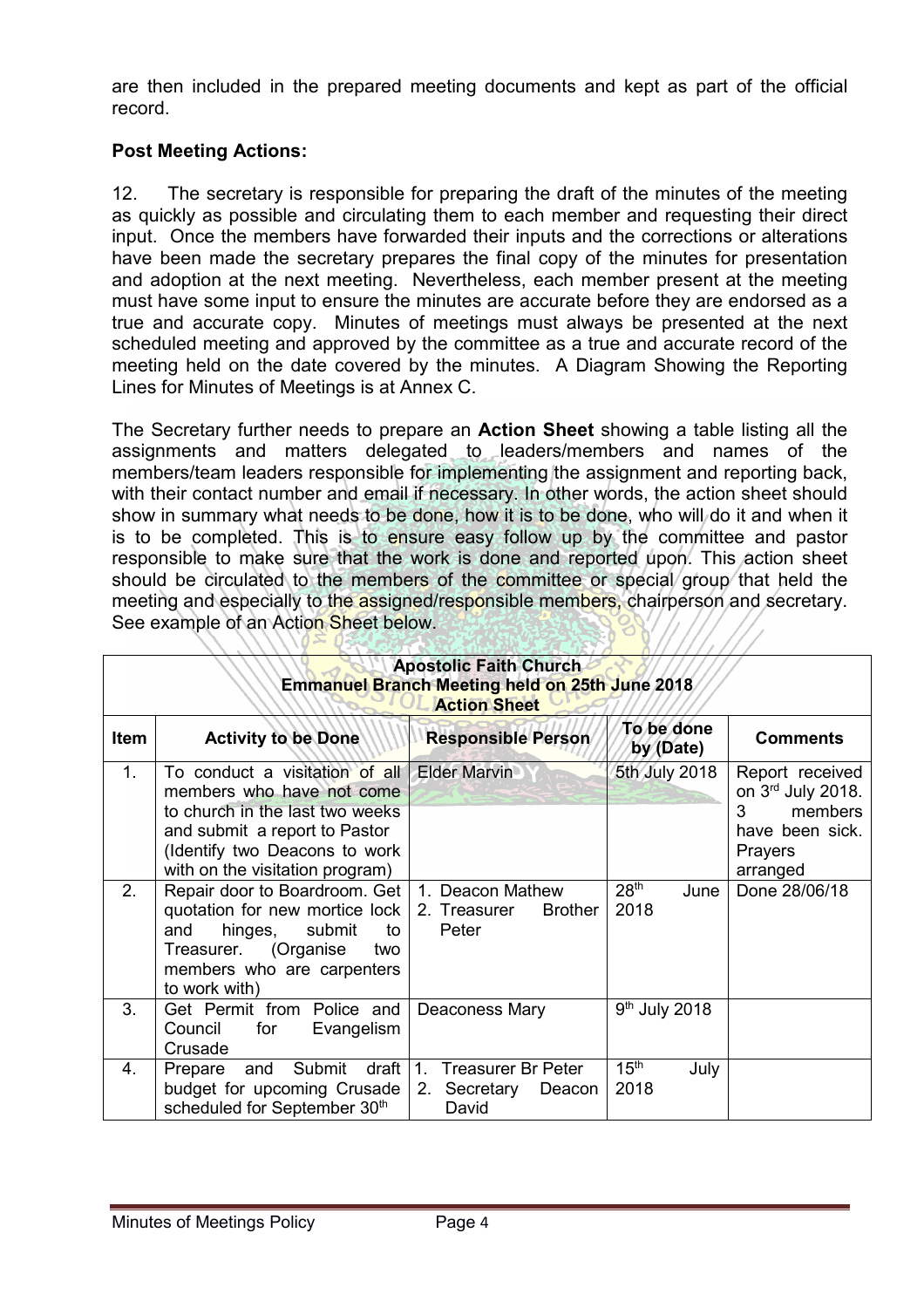#### **Country Overseers/District Overseers' Responsibilities regarding Minutes**

13. The Country/district overseers are responsible for reading through all the finalized minutes of the meeting held at churches in their jurisdiction and ensuring that all outstanding business matters at each church are being dealt with / implemented effectively and efficiently by the relevant committees and delegated officers of the church at the branch/district. The Offices of the country/district overseers are to maintain accurate and up to date records of the minutes of each church meeting held in their areas of responsibility. These minutes and reports will feed into the consolidated country minutes and reports that should go to the office of the Regional Overseers and subsequently the International Headquarters.

14. The district overseer must prepare a summary report of the minutes of the meetings held by each church in their jurisdiction outlining the issues dealt with, and those outstanding matters must then be included in the minutes of the district committee meeting. These minutes of the district committee or presbytery are to be sent directly to the country overseer for his purview and comments. The country overseer is responsible for preparing and forwarding a summary report of the minutes of all meetings held in their area of jurisdiction to the Regional Overseer.

15. The Regional Overseer is responsible for overviewing the minutes of each country overseers meeting and monitoring the progress being made in each area. In closely monitoring the minutes of the meetings the Regional Overseer will be able to identify those areas where there may be a need for extra support and special consideration to finalize a long overdue matter. The Regional Overseer is responsible for ensuring that a consolidated summary report of the meetings held within his area of responsibility is forwarded to the International Church Headquarters.

50 P.

# **Layout of Minutes – General Guide:**

- 16. The minutes of each meeting should at least contain the following:
- a. Date, time and location of meeting
- b. Statement of meeting (who and why called)
- c. Attendees present and apologies
- d. Opening of meeting/prayer
- e. Adoption of Agenda
- f. Adoption of previous meeting minutes
- g. Financial Report: Treasurer outlines income/accounts/savings
- h. Record of key issues discussed during the meeting, for example:
	- i) Resolutions proposed/recommendations made
	- ii) Resolutions/recommendations adopted includes moved by and seconded by and outcome of vote for and against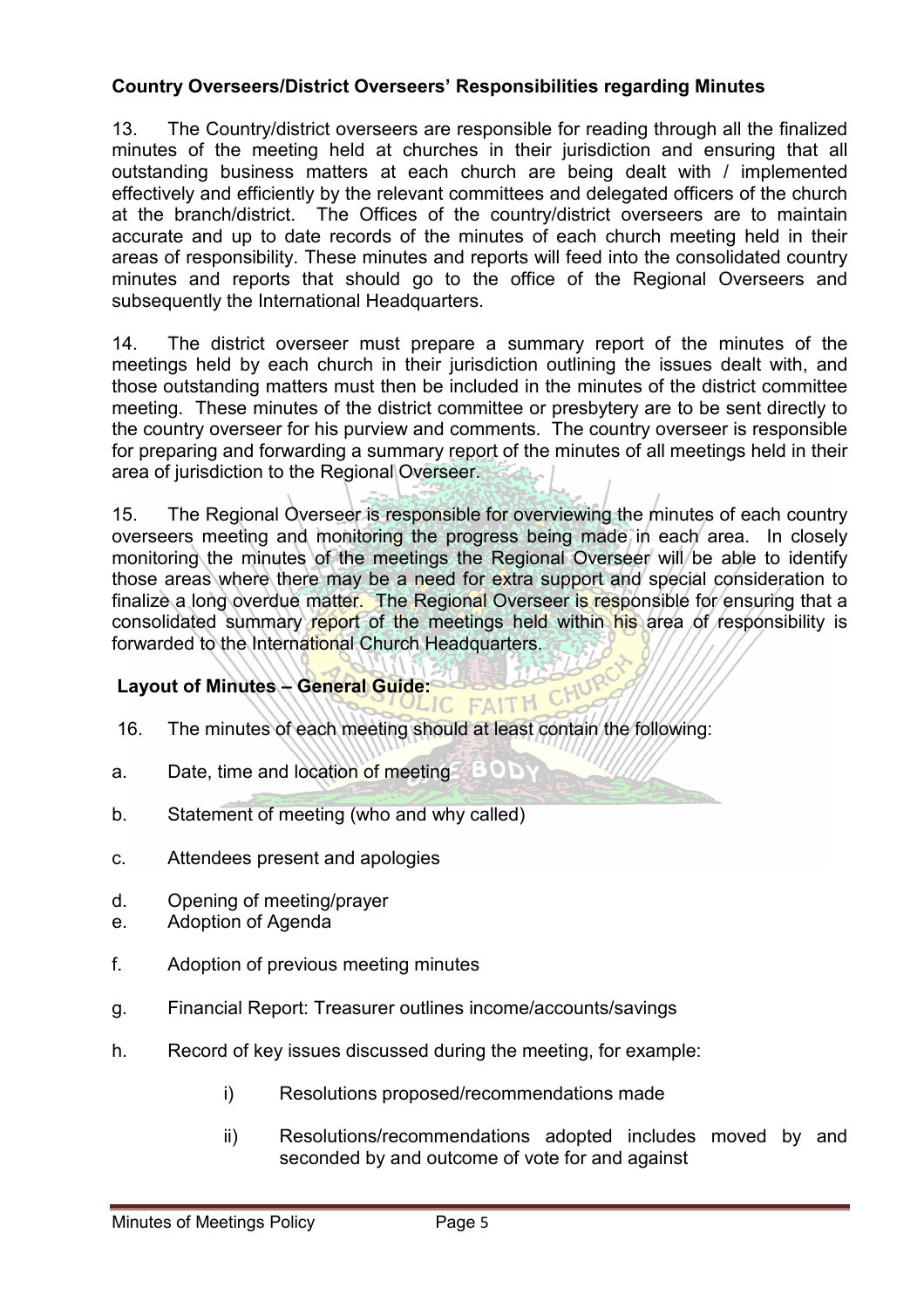- iii) Reports from office bearers, sub committees, working groups
- iv) Primary issues/future plans/events/tasks allocated and to whom
- i. Closure of meeting, prayer and scheduling of next meeting, if appropriate

j. Signature of secretary and counter signature of Chairman (obtained at next meeting when minutes are adopted)

# **Preparation, Conduct and Control of Meetings**

17. The successful outcome of any meeting is based on good preparation prior to the actual meeting, and ensuring the meeting is properly conducted and controlled by the designated / nominated chairman. It is important that members in senior leadership, who are responsible for church business conducted in their assigned areas, attend the regular monthly meetings to support and work with their Pastor, who is the designated chairman or his delegated nominee. This mandatory attendance applies equally to all the branch and district leaders as well as at country level. It should be noted, however, that meetings can only be held in the absence of the presiding Pastor / Overseer if he has so approved and delegated a chairman in his absence with clear guidance of what is expected to be dealt with, and the reason for the absence of the senior leadership will be recorded in the minutes.

# **Preparation**

18. Experience has shown that good preparation for any meeting guarantees a positive outcome. The preparation for the meeting includes the following:

- a. Selection of Date, time and place/venue of meetings by the pastor/chairman/secretary/members.
- b. The secretary, in close cooperation and consultation with the pastor or delegated chair, prepares the meeting agenda.

c. The agenda is circulated to all members of the relevant committee at least two weeks prior to the actual date of meeting and members are requested to acknowledge their availability for the meeting and invited to comment or request certain other matters they feel should be included in the agenda for discussion/action at the upcoming meeting.

d. The members must return their comments with those matters that they feel should be included in the agenda to the secretary as soon as possible prior to the meeting. On receipt of the returns from the members, those issues they raise for inclusion must be discussed with the pastor or chairman of a committee concerned. The pastor/chairman can decide whether or not those issues raised by the members will be included in the agenda. Any decision made to either include or exclude any content should be explained to the members at the meeting when the agenda is put forward for adoption by the meeting.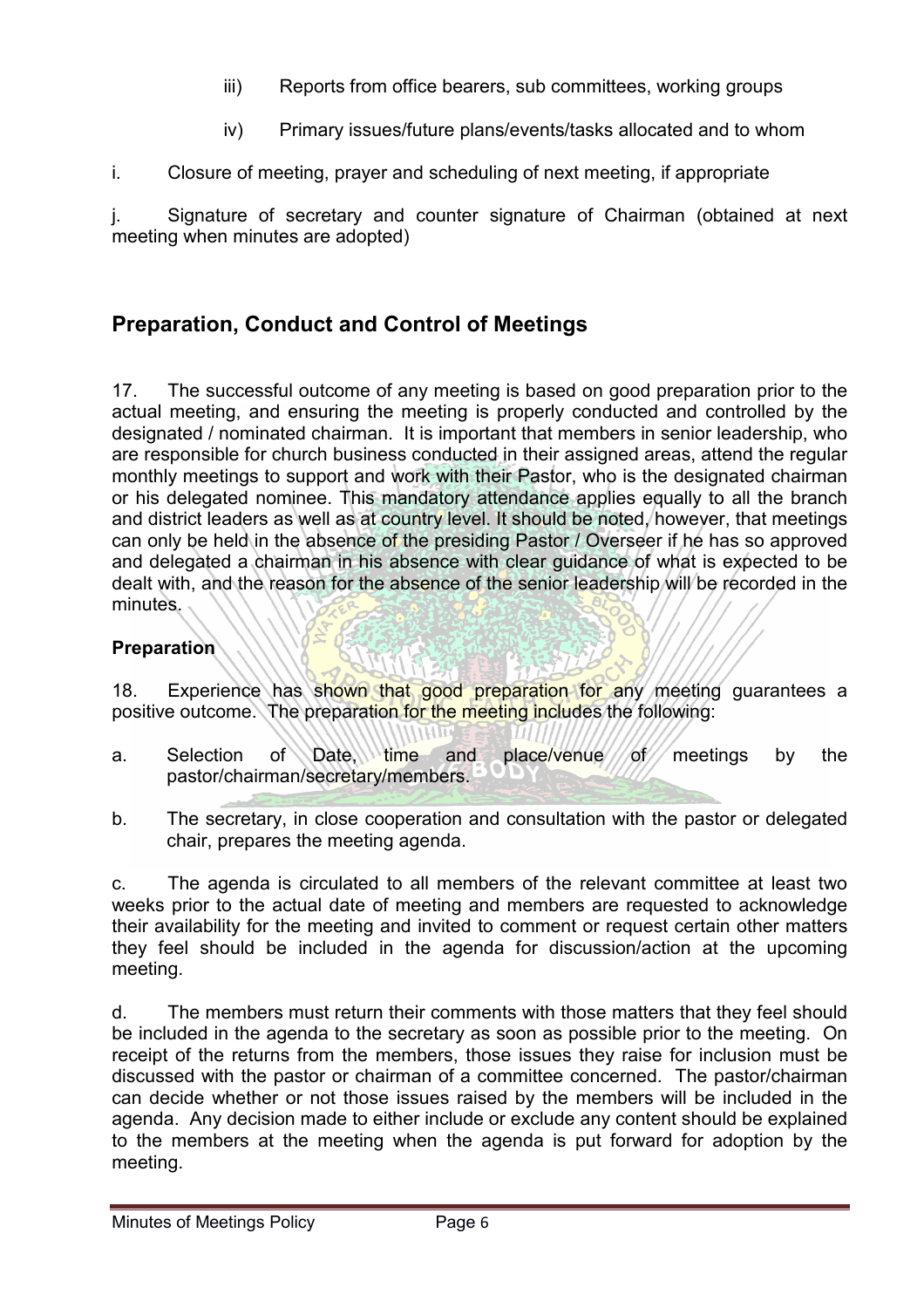e. The secretary ensures that all documents, folders and previous minutes are prepared and for ease of reference are assembled and filed in the exact same order as they appear in the agenda. This saves time having to search for any document being referred to during the meeting.

f. On arrival in the meeting room the secretary is responsible for arranging the layout of the meeting and issuing the appropriate documents to each member. On arrival at the meeting each member must endorse the attendance register/list.

#### **Conduct of the Meeting**

19. The secret to successful outcomes at meetings is that they must be well conducted by the chairman. The chairman ensures that the meeting is conducted well in keeping with or following the items on the agenda and that all contributions and discussions are relevant to the matter being discussed at that particular time. It is essential that meetings are conducted with civility, courteously, respectfully and most importantly in an orderly manner. That is to say that only one person speaks at a time and discussions do not become heated or turn into unreasonable and ungodly arguments over points for or against each other or forming groups bent on opposing each other and winning/scoring points. All views must be respected, and each one has a chance to speak. The chairman is responsible for the conduct of the meeting and taking charge if at any time the meeting appears to be going off the subject under discussion.

### **Control of the Meeting**

20. The chairman is responsible for controlling and guiding the meeting and steering the discussions in the right direction. The chairman must maintain order at all times and must control the meeting correctly, following the agenda, as well as ensuring that discussions remain relevant to the subject, while managing the time well. At an appropriate moment, the chairman must take charge and call the matter under discussion to a close by both endorsing the acceptance of the proposal and calling on the adoption by the members if necessary. Should there be a deadlock or continuous inconclusive debate in the discussions, then the overseer/pastor in charge (chairman) makes the final decision within reasonable understanding, or may refer the matter to higher authority for final determination or approval. If at any point in time it becomes plain and obvious that there is a need for more information relating to the matter under discussion before a decision is made, the chairman can defer or postpone the decision until the additional information is made available at next meeting. Should such a matter be critical to require an urgent decision before the next schedule meeting, an extra ordinary meeting may be called to facilitate making such decision as soon as the information becomes adequately available, otherwise it may require the senior authority of the church to consult and make the appropriate decision with the urgency needed before any possible meeting etc. and inform the members by circular/email etc. within reasonable time.

#### **Flow Chart / Diagram for Submitting Minutes of Meetings; Reporting Channels**

21. Reports and Approved copies of Minutes are sent from the Pastor of the Church to the District Overseer, then from the District Overseer to the Country Overseer and then onwards to the Regional Overseer, who in turn forwards his minutes and consolidated reports to the International Church Headquarters as explained in the flow chart below.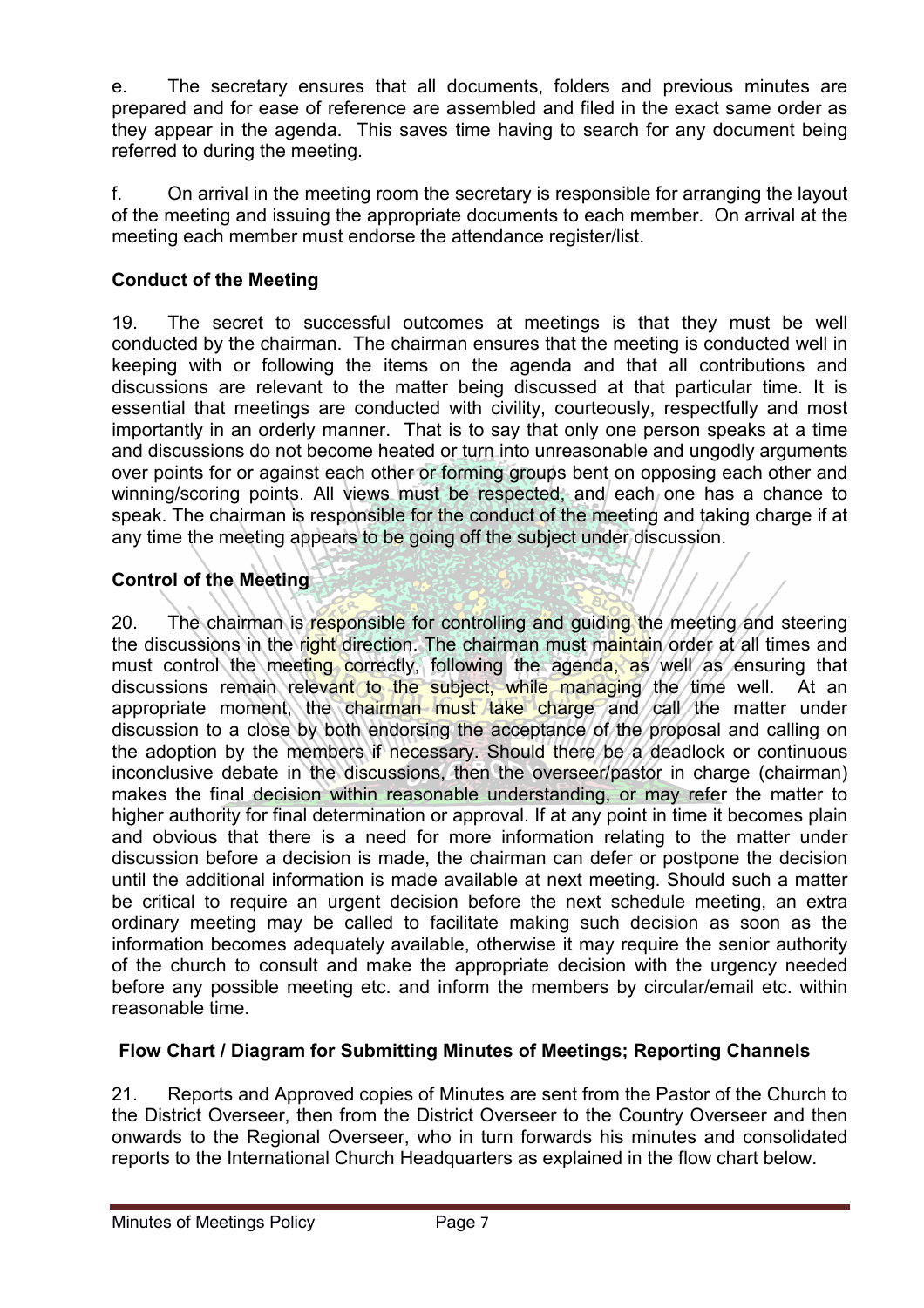**Note:** Pastors at branch churches that hold committee meetings or special meetings to discuss church business are responsible for approving and forwarding the minutes of the meeting to the appropriate District Overseer. This is so whether or not the Pastor in charge chaired the meeting, or whether it was a special group's meeting with a delegated or elected chairperson, or whether it was a women's, or youth meeting.



# **Conclusion:**

22. It is important that meetings are well planned, properly conducted and closely controlled. A well planned, properly conducted and controlled meeting allows the participants the opportunity to present their views and ideas without interruption by other members. Well conducted and controlled meetings help the pastor/chairman and committee to see the issues clearly and arrive at the very best options and conclusions. A well run meeting, with very clear objectives is the most useful management system available for handling church business affairs in an open, clear and effective manner.

a. Minutes of meetings are an official record of the way in which the church conducts its business matters and are a permanent record of all transactions undertaken by the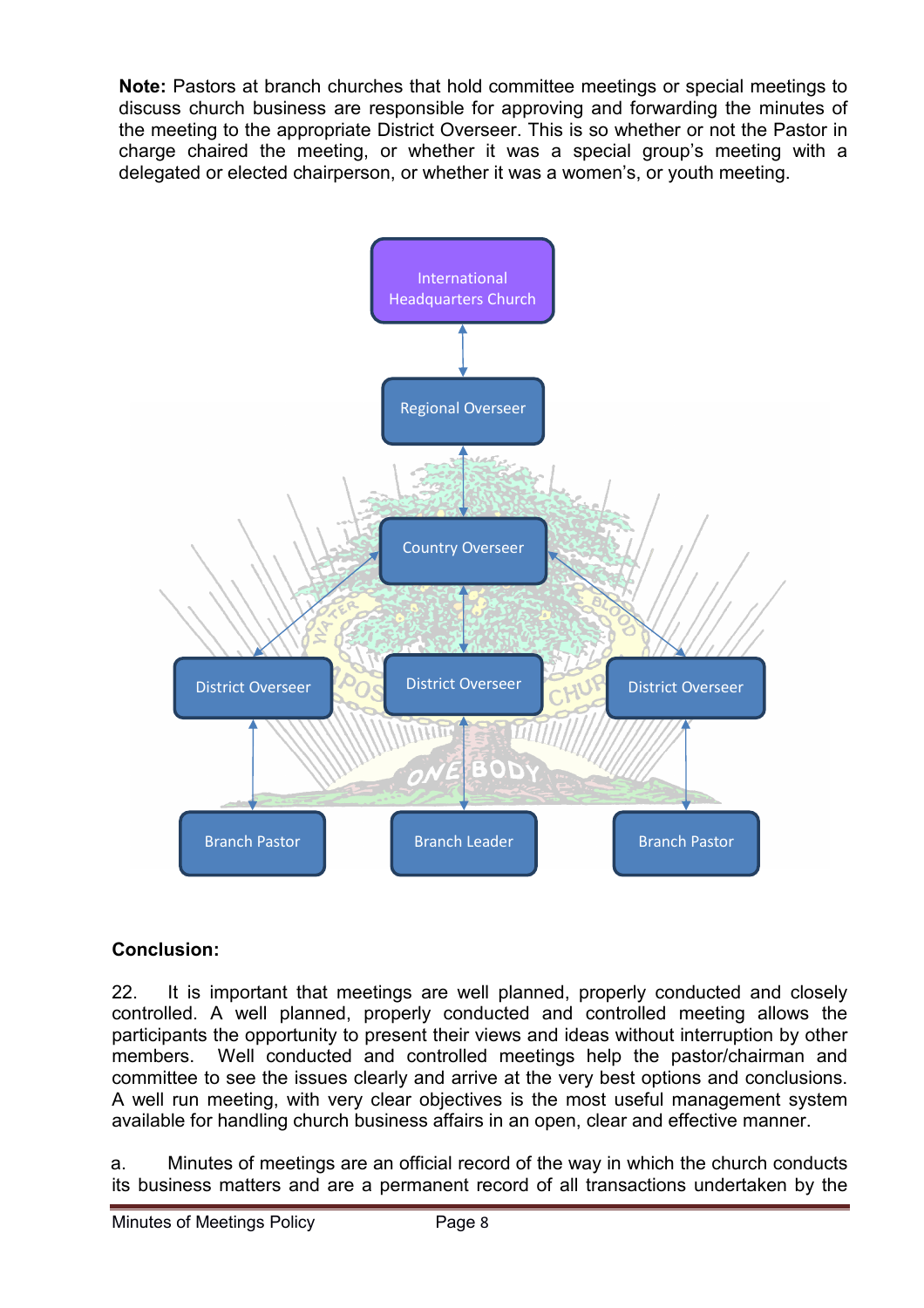church. The minutes of meetings are the church's official history and plans of action for the future. They record past decisions and official actions taken and the leaders of the congregation must have access to the minutes of every meeting. A summary of the discussions and decisions/resolutions reached must be read to the congregation so that they have an understanding of key matters that the church needs to address and which direction the branch/church is headed to. The minutes of meetings are the prime way in which the congregation can view church plans, church policy implementation strategy, and specific undertakings to enhance the church's operations and therefore ensure full participation in the church programs, growth and development. Every church must maintain detailed and accurate records of all meetings held to discuss church business or operations.

b. Finally, in accordance with the Decrees of the Apostolic Faith Church, and the governance and administration documents of the church, it is established that the church is not ruled by a board of trustees, committee or presbytery, neither is the church governed by resolutions, or majority consensus or voting of any general meeting or extraordinary meeting. Notwithstanding that the meetings held by the various boards, committees or presbyteries are essential in providing the reinforcement in working together to achieve church programs and projects, and promote unity, transparency and openness required to assist the senior leadership in effectively dealing with and managing church business, it must be noted that the governing/ruling authority of the church is the appointed/ordained Apostle who is the Country Overseer in a given country of his jurisdiction, and at regional level the Regional Overseer. They are guided by the Word of God and the approved governance documents and ordinances/ regulations of the Apostolic Faith Church. Above all, the final authority of the Church in the International Chief Overseer, also known as the Chief Apostle of the Church.



#### **See below the following Annexes:**

- **A.** Example of Meeting Agenda
- **B.** Example of Minutes of a Meeting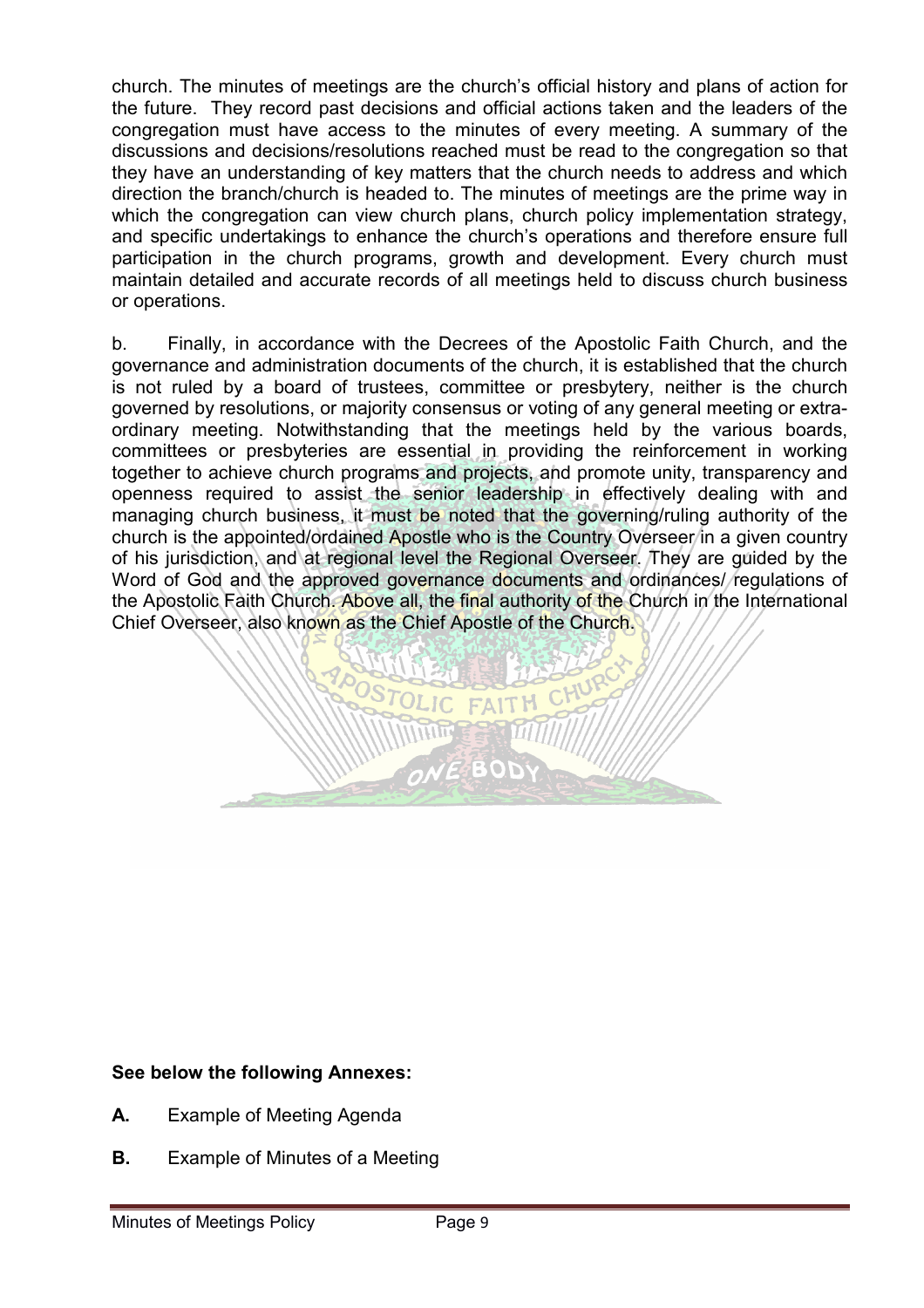#### A. Example of Meeting Agenda

#### **APOSTOLIC FAITH CHURCH**

#### **Meeting Agenda: 19 May 20XX**

- 1. Opening Address and prayer
- 2. Minutes of the last meeting
- 3. Pending Issues/Matters Outstanding
- 4. Financial Report:
- 5. Policy Discussions/Operations Update
	- a. Upcoming conference
		- i. Selection of Planning Subcommittee:

JC FAN

- ii. Timeline for action
- b. Ladies Weekly Activities and Meeting Update
- c. Youth Activities and Meeting Update
- d. Training for Deacons/Elders BODY
- e. Church Cleaning and Maintenance Programme.
	- i. Update of Cleaning Timetables
	- ii. Additional Tasks to be Carried Out
	- iii. Roster of Volunteers to Help Clean and Maintain the Church and Grounds.
	- iv. Maintenance tasks
- 6. Other Matters
	- a. Upcoming Services/Bible Study
- 7. Closing Remarks/ Prayer and Date of Next Meeting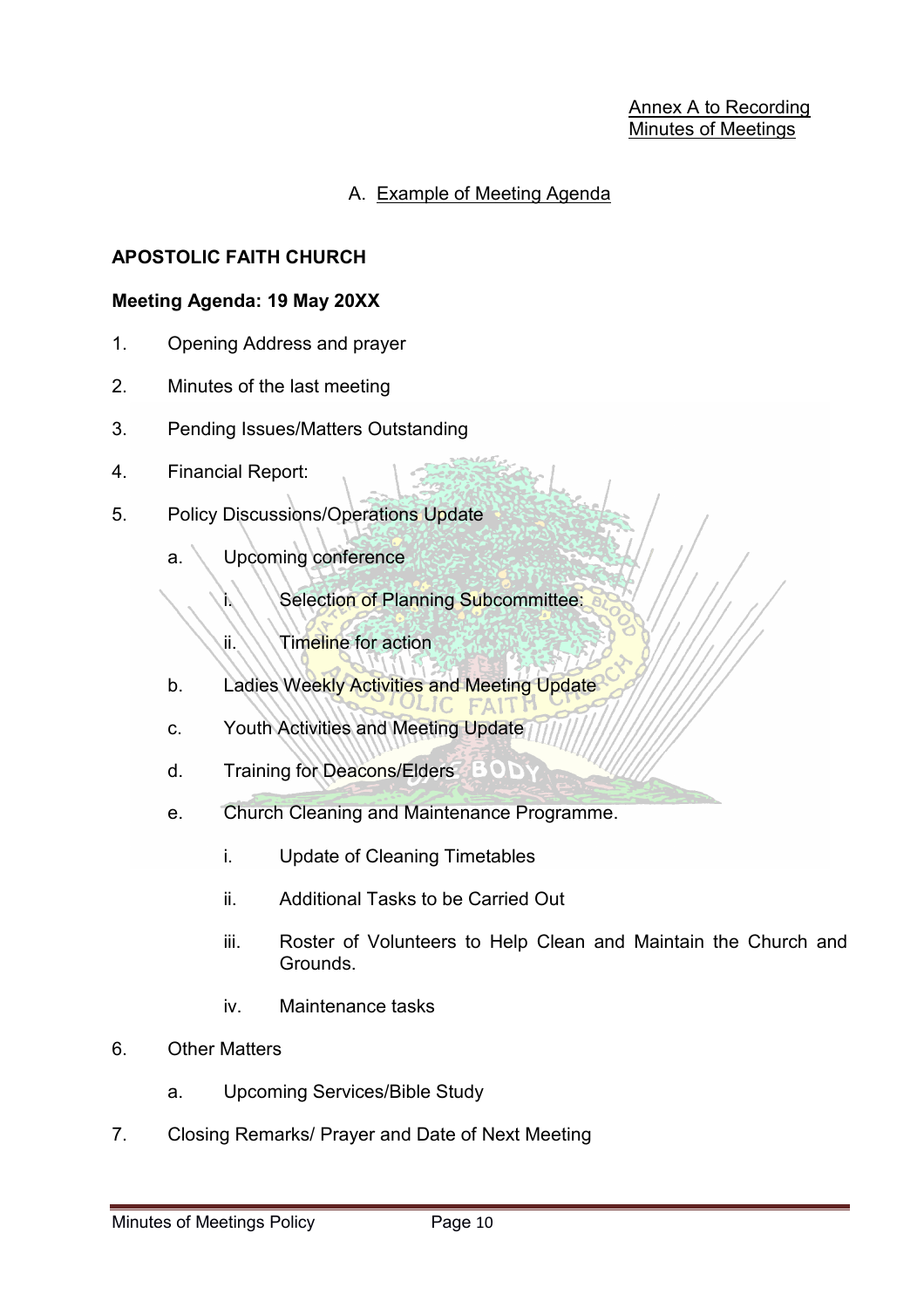Annex B to Recording Minutes of Meetings Dated May 2017

#### B. Example of Minutes of a Meeting

**Apostolic Faith Church Victory Branch**

**Board of Trustees/Committee/Presbytery Meeting**

### **Minutes of the Monthly Meeting**

19 May 2XXX At Church Hall 16 Just Road

Present: **And Apologies** 

Pastor (name in full) Chairman Elder (name in full) Committee member Elder: Secretary **Deaconess:** (name in full) Committee member Elder: Treasurer Deacon: Committee member

Note: All names in full.

### **1. OPENING ADDRESS AND PRAYER**:

 The Chairman declared the regular committee meeting open at 0930 hours and asked Pastor (name) to lead the meeting in prayer. The agenda that was sent to each member was read out and adopted unanimously by the committee.

**BOD:** 

#### **2. MINUTES OF PREVIOUS MEETING:**

 The chairman presented and discussed the minutes of the previous (last) meeting held on 18 April 2XXX and invited comments from the members. In the absence of comments the previous minutes were approved.

### **3. PENDING ISSUES/MATTERS OUTSTANDING FROM LAST MEETING:**

 The chairman outlined the matters outstanding (name each matter) from the previous meeting and confirmed that these matters will now be completed by the end of May 2XXX and will be discussed in depth at the regular meeting in June 2XXX.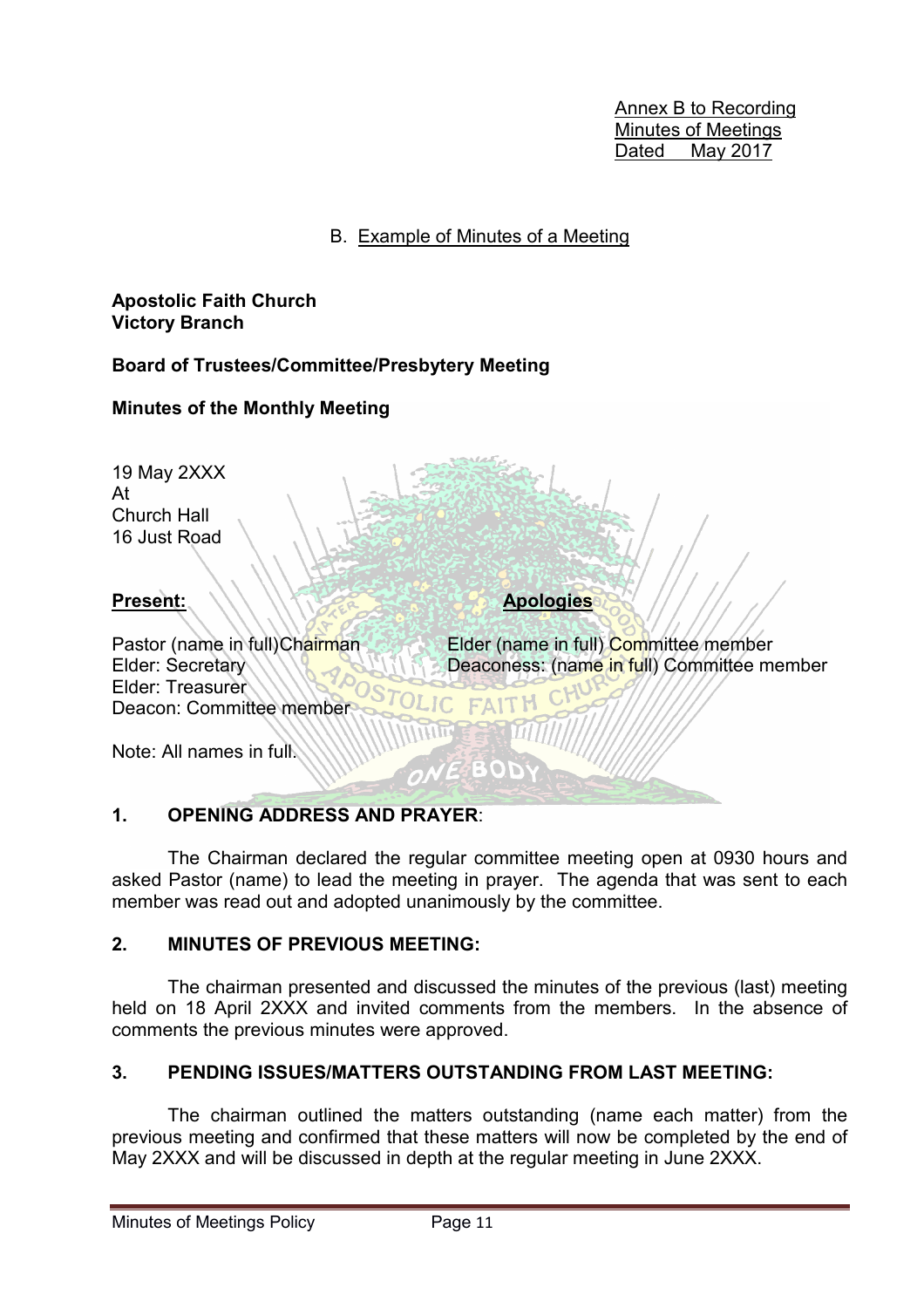#### **4 FINANCIAL REPORT/BUDGET MATTERS:**

 The chairman called on the Treasurer to provide the financial report and discuss budgetary matters:

 The treasurer outlined the income and expenditure for the month of May 2XXX and proposed that the following accounts be passed for payment;

| a.          | <b>Power Company</b> | \$25.00 | Lighting for period 15 Apr-14 May 2XXX   |
|-------------|----------------------|---------|------------------------------------------|
| b.          | <b>Water Company</b> | \$15.00 | Water usage for period 5 Apr- 5 May 2XXX |
| $C_{\cdot}$ | <b>Bug Free</b>      | \$10.50 | Spraying against mosquitoes in Apr 2XXX  |
| d.          | Paper Plus           | \$22.00 | <b>Stationery supplies Mar-Apr 2XXX</b>  |

The chairman seconded the proposal and the members endorsed the proposal to pay the accounts as submitted.

The treasurer outlined the budgetary needs for the upcoming conference (see attached budgetary proposal) and requested the members scrutinize the figures submitted before the next scheduled meeting when the budget will be discussed in depth and submitted for approval.

# **5 POLICY DISCUSSIONS/OPERATIONS (BUSINESS) UPDATE**

 The chairman discussed the arrangements that need to be made for the upcoming events:

a. **Annual Conference.** The dates have yet to be finalized, however, the conference should be held in early August 2XXX. To make sure that it is as successful as the previous conference last year, we need to identify those willing to serve on the planning committee for this conference.

 Pastor (name) proposed that immediately after this meeting a message be sent to each church member and also a notice be placed on the notice board asking for volunteers to serve on the conference planning subcommittee.

 The chairman and all members endorsed this approach and the secretary was assigned the responsibility for advertising for volunteers and compiling the list of those volunteers received from church members for this planning subcommittee. The subcommittee must be in place by no later than 30 May 2XXX. Pastor (name) should select the most suitable volunteers and advise them personally by 01 Jun 2XXX.

b. **Women's Fellowship Activities and Meeting Update.** The chairman called on Deaconess (name) to update the meeting on the Women's fellowship and ladies activities.

 Deaconess (name) advised that last month the Women's Fellowship met on 4 occasions for bible study and prayers. They have put together a fund raising activity for the upcoming conference and propose that the church hold a picnic early next month and charge a small fee for participants. The details are still being finalized. The chairman seconded the proposal and it was endorsed by the members. The proviso being that the